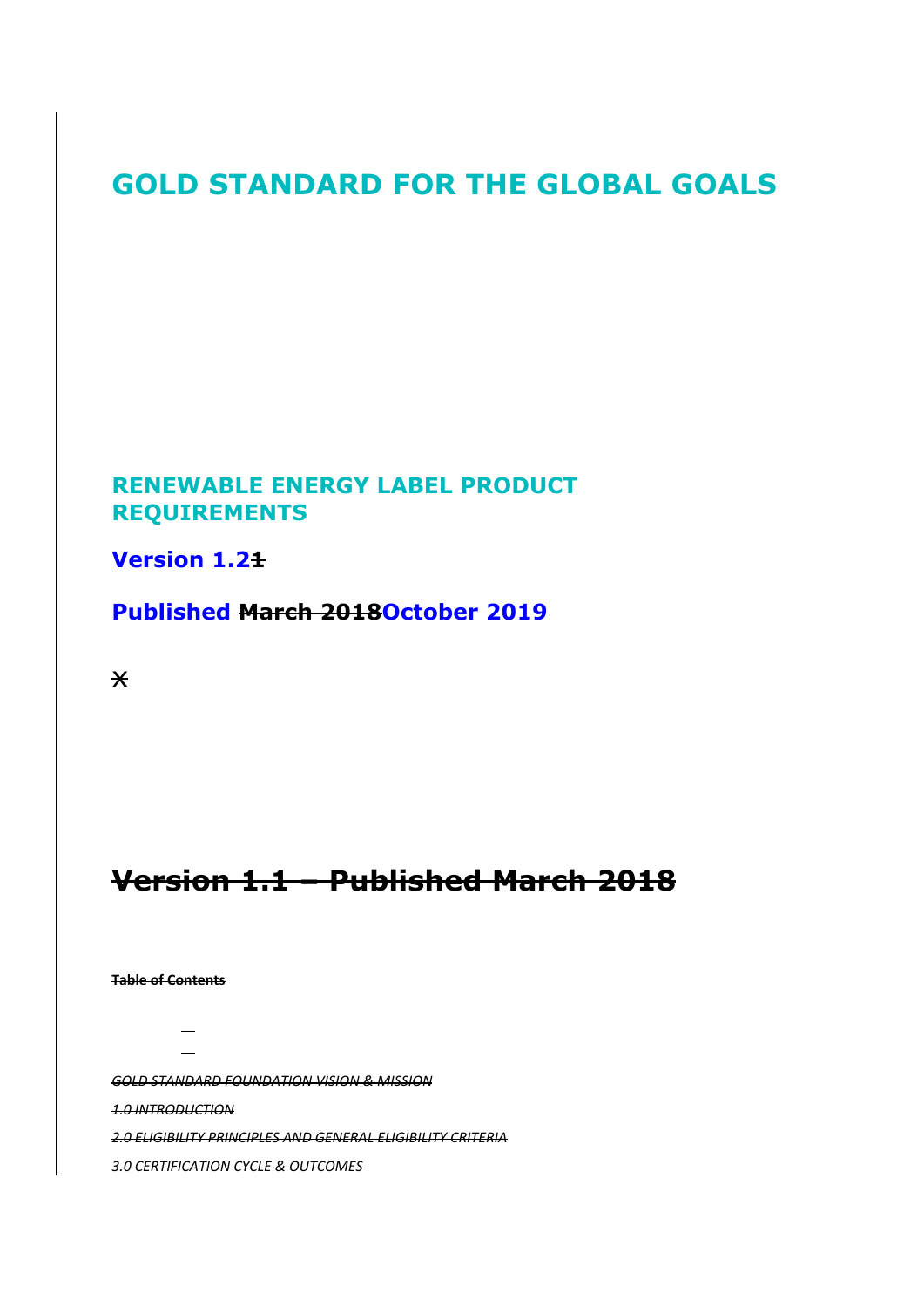*4.0 ADDITIONAL REQUIREMENTS*

*ANNEX A – Eligible Renewable Energy Products*

# **GOLD STANDARD FOUNDATION VISION & MISSION**

**OUR VISION:** Climate security and sustainable development for all.

**OUR MISSION:** To catalyse more ambitious climate action to achieve the Global Goals through robust standards and verified impacts.

| <b>Status of Document:</b> | Version $1.1 - 2$ – Effective $1 + 1$ March 201824 <sup>th</sup> October 2019 |
|----------------------------|-------------------------------------------------------------------------------|
| Language:                  | English                                                                       |
| <b>Contact Details:</b>    | help@goldstandard.org<br>www.goldstandard.org                                 |
| Next planned update:       | 24th April 202102 <sup>nd</sup> September 2019                                |

**TABLE OF CONTENTSError! Hyperlink reference not valid.**GOLD STANDARD FOR THE GLOBAL GOALS-11

**Error! Hyperlink reference not valid.**RENEWABLE ENERGY LABEL PRODUCT  $-11$ 

**Error! Hyperlink reference not valid.REQUIREMENTS** -1+

**Error! Hyperlink reference not valid.**GOLD STANDARD FOUNDATION VISION & MISSION 21

|                                                                                      | — 85                                   |     |  |  |
|--------------------------------------------------------------------------------------|----------------------------------------|-----|--|--|
| <b>Error! Hyperlink reference not valid.</b> Eligibility Principles and Requirements |                                        |     |  |  |
|                                                                                      | 3. CERTIFICATION CYCLE & OUTCOMES      | 75. |  |  |
|                                                                                      | 2. ELIGIBILITY PRINCIPLES AND CRITERIA | 43. |  |  |
|                                                                                      | 1. SCOPE AND APPLICABILITY             | 43. |  |  |

| 4. ELIGIBILITY PRINCIPLES AND REQUIREMENTS                                         | 85. |
|------------------------------------------------------------------------------------|-----|
| <b>Error! Hyperlink reference not valid. Principle 1 – Contribution to Climate</b> |     |
|                                                                                    |     |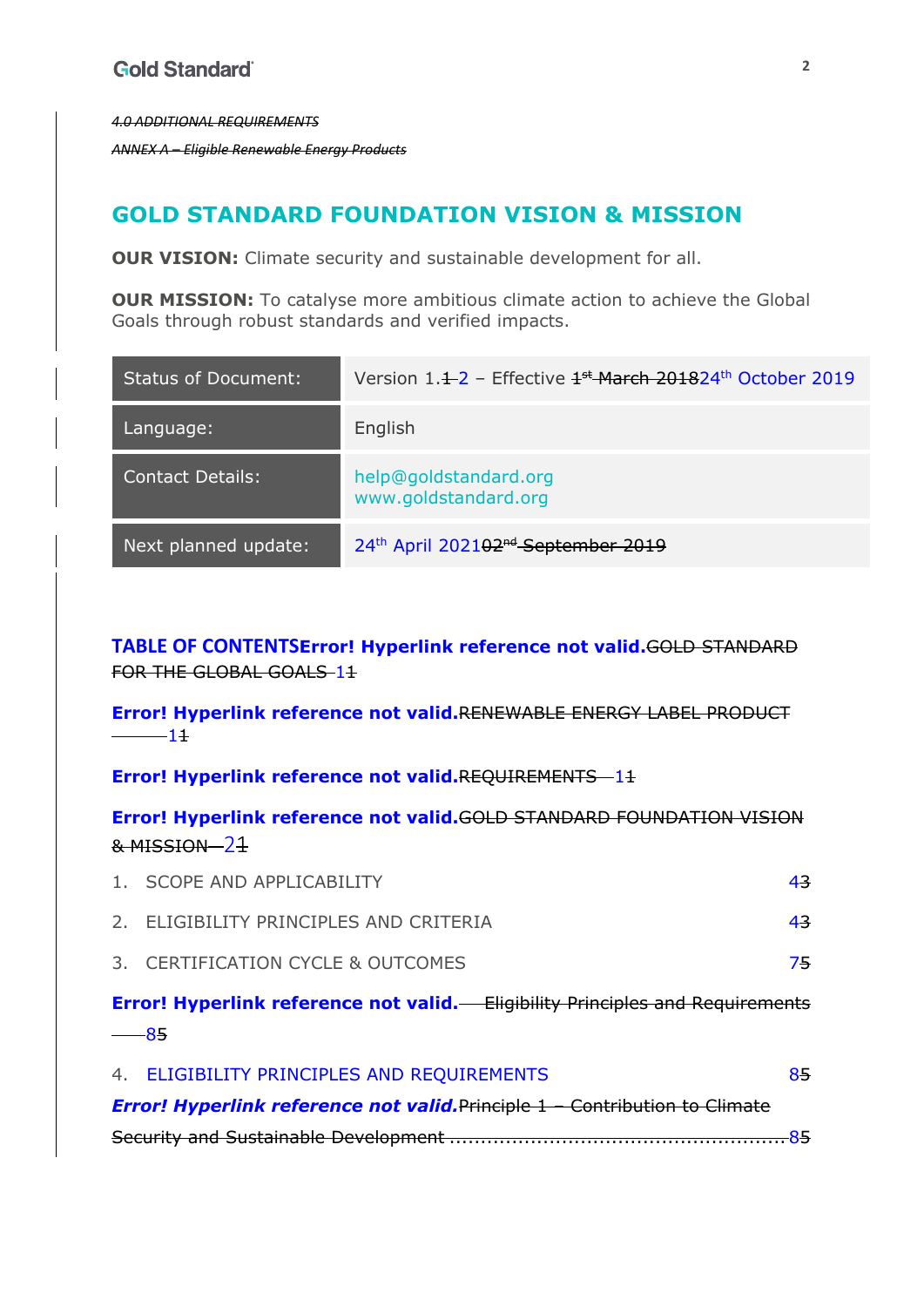| <b>Error! Hyperlink reference not valid. Principle 4 - Demonstration of Real</b>       |      |
|----------------------------------------------------------------------------------------|------|
|                                                                                        |      |
|                                                                                        |      |
| <b>Error! Hyperlink reference not valid. Annual Reporting </b> 106                     |      |
| <b>Error! Hyperlink reference not valid. Verification &amp; Issuance (Performance</b>  |      |
|                                                                                        |      |
| <b>Error! Hyperlink reference not valid. Transition Projects </b> 128                  |      |
| <b>Error! Hyperlink reference not valid. Principle 5 - Financial Additionality 128</b> |      |
| ANNEX A - ELIGIBLE RENEWABLE ENERGY PRODUCTS                                           | 138. |
| ANNEX B - ELIGIBILTY CRITERIA FOR RETROACTIVE PROJECTS SEEKING                         |      |
| RENEWABLE ENERGY LABELS ONLY                                                           | 148  |
| ANNEX C - EXAMPLE OF DECLARATION FOR NOT CLAIMING BOTH REC AND GS-                     |      |
| <b>CER/VER</b>                                                                         | 159  |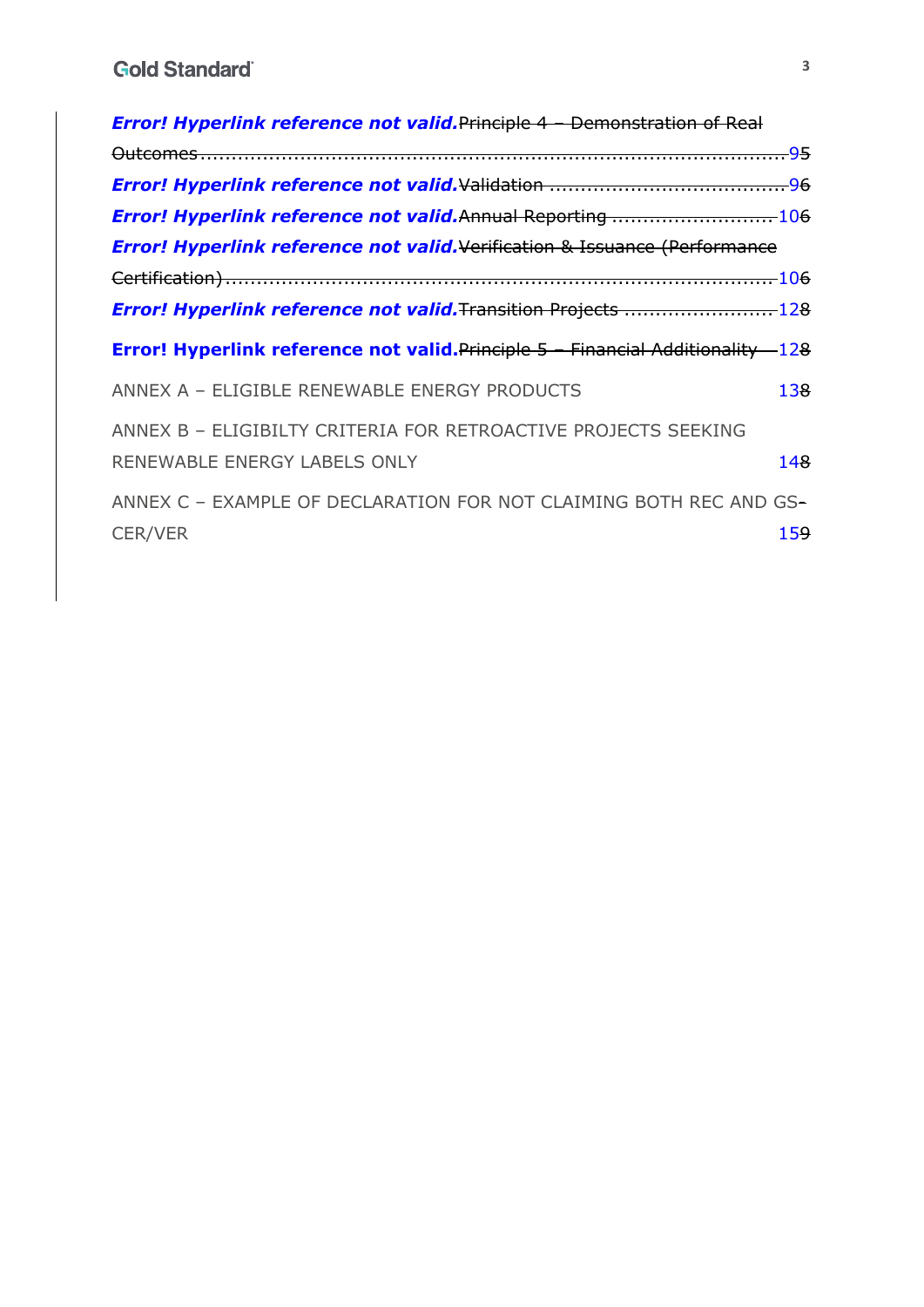# **2.1. 0 INTRODUCTIONSCOPE AND APPLICABILITY**

- 1.1.1 1.1 ThisThis dDocument represents the Requirements forof Gold Standard labelling of renewable energy products such as Renewable Energy Certificates (RECs).
- 1.1.2 -All Renewable Energy Projects for which Gold Standard Renewable Energy Labels are sought shall fulfill the requirements as set out in this document and those referenced or associated.  $2 +$
- 1.1.3 In order to maintain the integrity of the standard, Gold Standard reserves the right to issue updates and changes, clarifications or corrections to its Requirements. Typically, this will involve a notice period and guidance will be provided on how to apply the new rules and requirements. Likewise, the Gold Standard reserves the right to require additional information and evidence to be supplied by the Project Developer.
- 2.2

Text within the standard below in coloured boxes represents guidance on respective Requirements.

# **2. 2.0 ELIGIBILITY PRINCIPLES AND GENERAL ELIGIBILITY CRITERIA**

This section describes which projects are eligible for Renewable Energy Labels and under what conditions they may be used.

- 2.32.1.1 2.1. In order to issue Gold Standard Renewable Energy Labels, PProjects must meet the following Eligibility Principles and Criteria:
	- (a) Be an eligible **pProject type as per the Principles & Requirements** Gold Standard for the Global Goals and the Gold Standard Renewable Energy Activity Requirements, AND
	- (b) The Project mustshall have successfully completed Gold Standard for the Global Goals Design Certification and achieved Gold Standard Certified Project status by completing the Performance Certification. These cCertification steps shall include conformity to the Requirements requirements set out in this Document, -AND
	- (c) The Project shall be certified under an eligible Renewable Energy Product Standard, such as the I-RECs Standard. A list of such eligible Products is included in the RequirementsAnnex A of this document.
- 2.1.2 2.2. In relation to the above, all Projects must therefore, therefore, conform to the following Gold Standard for the Global Goals documents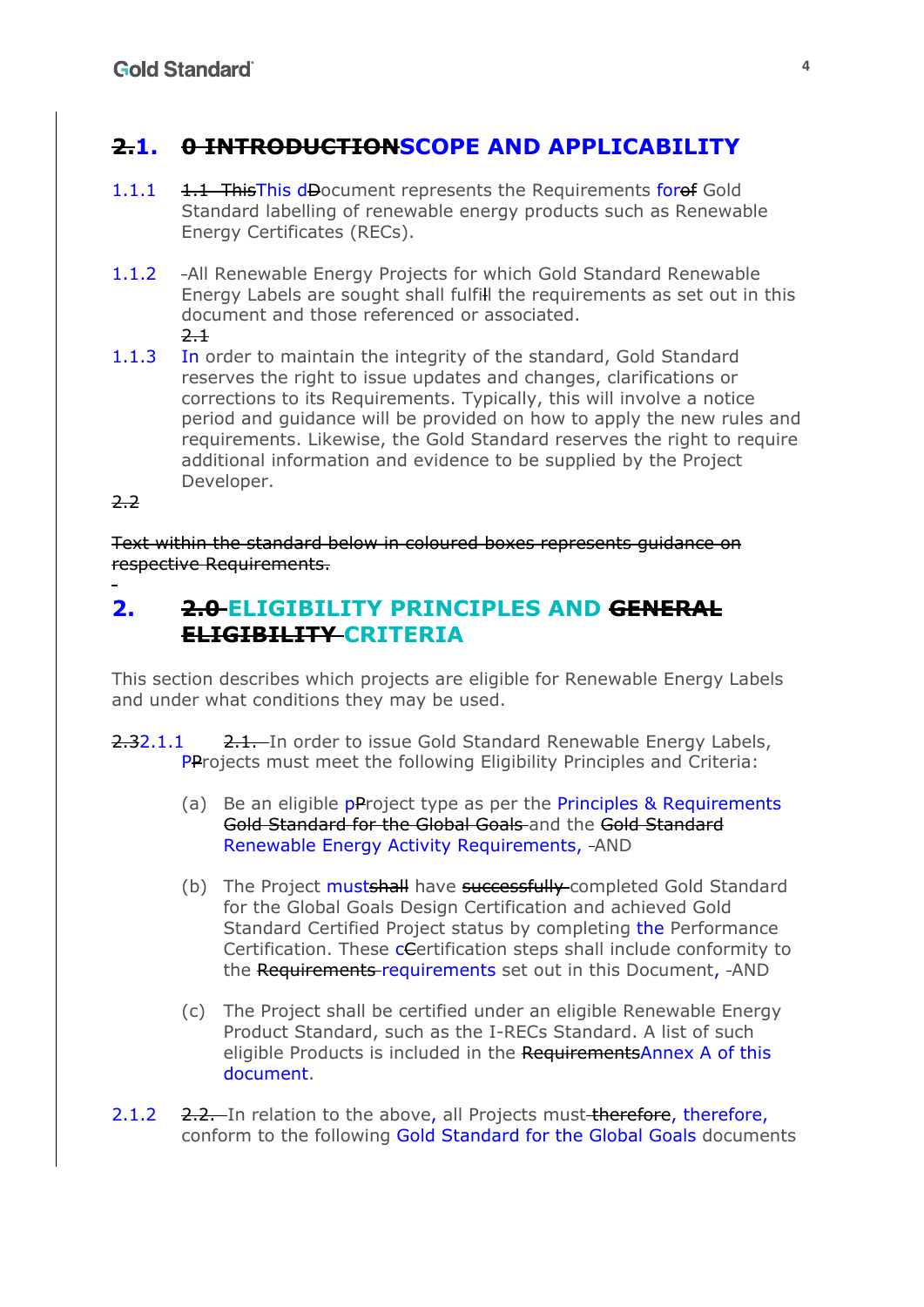#### **Gold Standard**

- (a) Gold Standard for the Global Goals Principles & Requirements (and associated documents) AND
- $(a)$  D

 $\bullet$ 

- (b) Gold Standard Renewable Energy Activity Requirements AND  $(b)-b$
- (c) Renewable Energy Label Product Requirements (this document)
- 2.1.3 In addition, for those The Projects seeking to be able to issue both Renewable Energy Labels and Gold Standard Verified Emission Reductions (GSVERs-), the requirements in following documents must shall also be met:
	- (a) Applicable Impact Quantification Methodologies for Emissions **Reductions**

 Gold Standard Approved Methodologies for Emissions Reductions ANDD

- (b) Gold Standard for the GHG Emissions Reductions & Sequestration Product Requirements
- (c) Renewable Energy Label Product Requirements Global Goals GHG Emissions Reductions & Sequestration Product Requirements
- 2.1.4 2.3. Projects have the flexibility to choose between Renewable Energy Labels and VERs at iIssuance but shall not issue two Gold Standard Products for the same MWh as detailed later in Section 2.5 below this document.

2.4. Renewable Energy Labels shall not be issued with any other Gold Standard Certified Impact (for example Gold Standard Certified SDG Impact Statement or Products).

- 2.1.5 Gold Standard CER projects, including registered Gold Standard GS CERs projects, seeking Gold Standard Renewable Energy Labels shall comply with the Gold Standard for Global Goals Renewable Energy Label Requirements, and:
	- $\bullet$ (a) make a declaration (example given in Annex C) in writing in the monitoring report that the project developer will not issue both a CER (whether Gold Standard labelled or not) and a Renewable Energy Certificate from the same MWh from any project that is registered with Gold Standard.
	- (b) report on the amount of net electricity supplied (MWh) to the national grid in their annual reports (see 4.3.1 of Renewable Energy Label Requirements)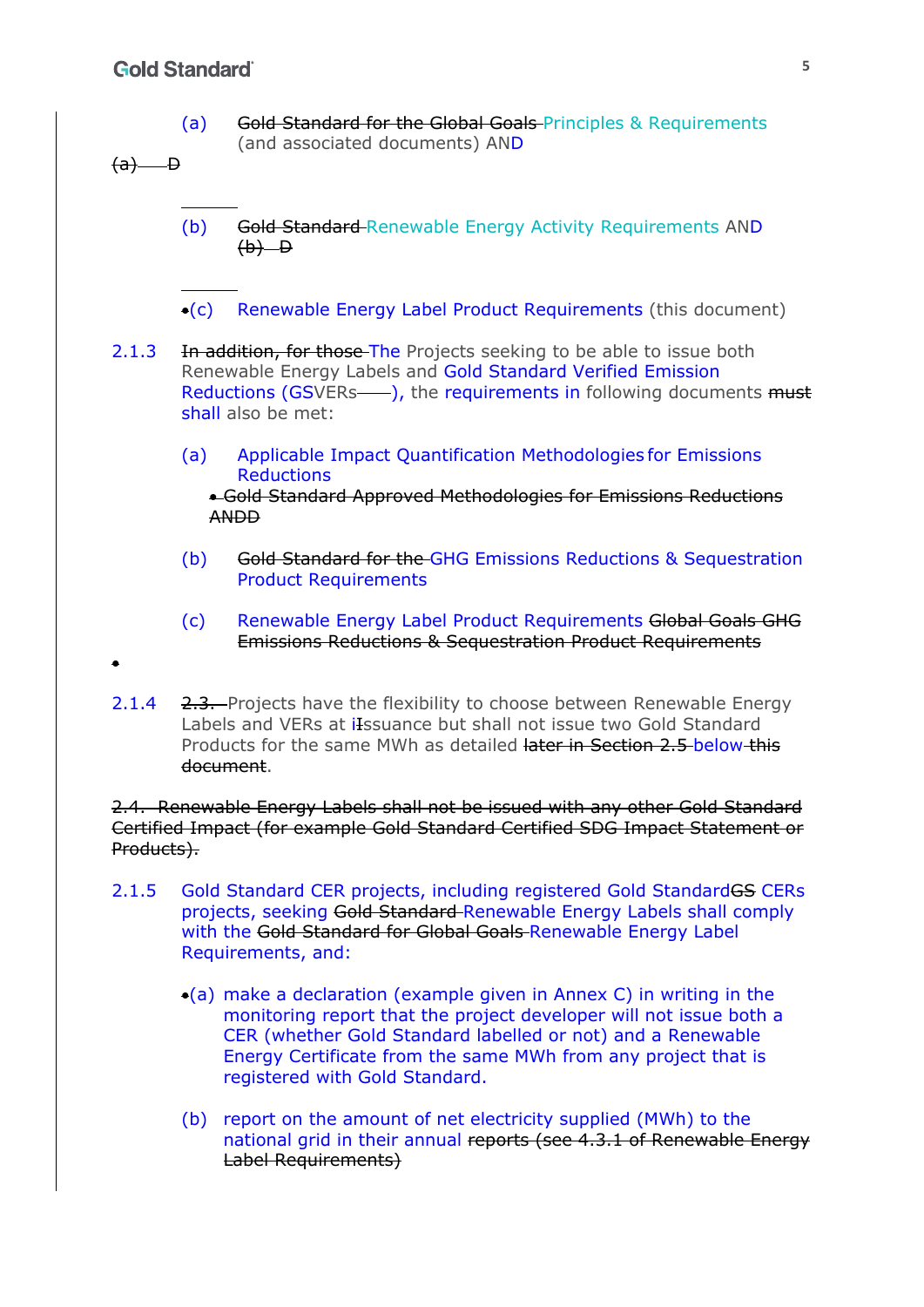- (c) include monitoring parameters for tracking of issuance of each type of product (GSGold Standard CER/CER, /Renewable Energy Certificates and *H*Gold Standard GS-Labelled Renewable Energy Certificates) vs net MWh supplied to ensure no duplication and /coissuance takes place. (see 4.4.3 of Renewable Energy Label Requirements)
- (d) are subject to oversight by the Gold Standard Secretariat in collaboration with our Renewable Energy Certificate partners (currently only i-RECs) to ensure no duplication/co-issuance takes place

Gold Standard Certified Emission Reduction (CER) Label Projects are not eligible for Renewable Energy Labels as the rules and requirements concerning coissuance are governed by UNFCCC. Projects shall not be Registered with any other carbon crediting certification scheme.

- 2.1.6 2.6. Gold Standard is committed to preserving the environmental integrity of its registered projects and as such has set stiff penalties to aid in the prevention of co-issuing carbon credits and renewable energy certificates from the same MWh.Upon discovery of co-issuance of carbon credits and renewable energy certificates from the same MWh, project developers will be required to retire an equivalent amount of Gold Standard CERs or Gold Standard VERs with additional 25% as a penalty from the same vintage and project type, corresponding to the MWh that has been issued as Renewable Eenergy Ceertificates. To retire the Gold Standard CERs, the project developer shall:
	- (a) transfer an equivalent amount of Gold StandardGS CERs to Gold Standard's CDM registry account, which will be retired by Gold Standard in lieu of co-issued Renewable Energy Certificates and the applicable penalty, OR
	- (b) retire the Gold Standard GS CERs in CDM registry via UN Platform for Voluntary Cancellation of CERsS with clear serial numbering and unequivocal attestation as to the purpose. This attestation is required to demonstrate to Gold Standard that the purpose of cancellation was voluntary and explicitly in lieu of co-issued Renewable Energy Certificates and the applicable penalty. The attestation should therefore, therefore, include the Gold Standard Project number and elearexplicit reference to the purpose (e.g. *Retired on behalf Gold Standard Project 1234 to resolve cCoissuance of Rrenewable Eenergy Ccertificates for the same MWh*).
- 2.3.1 In the case of Gold Standard GS VERs, the project developer shall retire an equivalent amount of Gold Standard GS VERs in Gold Standard registry.
- 2.1.7

At the discretion of Gold Standard as to the severity of the case, the project

-will be deregistered and announced publicallypublicly. Also, the projects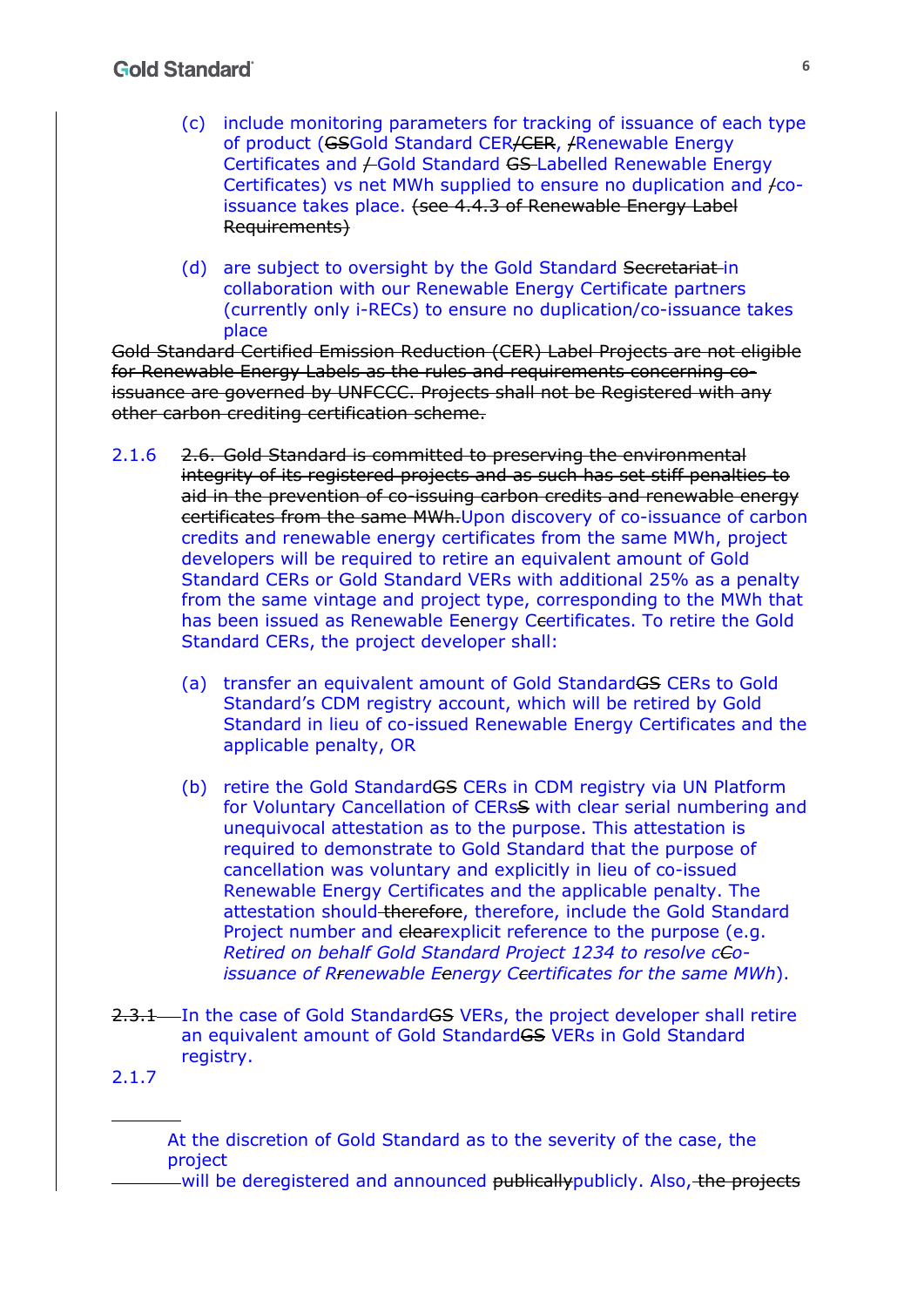2.1.8 will receive a suspension for all Gold Standard registered projects, owned by the same project developer can be suspended for for up to 5 years.

Projects that are currently registered as GS CDM may apply for GS Renewable Energy Labelling by complying with the GS4GG Renewable Energy Label Requirements.

*Note – Gold Standard is investigating the potential for Gold Standard-CER Projects to issue Gold Standard Renewable Energy Labels. A further guideline will be made available in due course.* 

# **3. 3.0 CERTIFICATION CYCLE & OUTCOMES**

- 3.1.1 This section describes the certification cycle and any differences between the cycle for Renewable Energy Label Projects and the Gold Standard for the Global Goals Project cycleCycle outlined in the Principles & Requirements.:
- 3.1.2 The eCE ertification evele-Cycle for Renewable Energy Labels is as detailed per thein Gold Standard for the Global Goals Principles & Requirements. Upon successful completion of Performance certificationCertification of the above, the Project shall be issued with a Certified Impact Statement as per the Gold Standard Claims Guidelines along with the number of Gold Standard Renewable Energy Labels corresponding to the number of eligible Renewable Energy Products.
- 3.1.3 Where Projects are also seeking the issuance of GS-Gold Standard VERs the Certified Impact Statement shall also transparently confirm this.
- 3.1.4 Projects may be submitted for retroactive design certification any time within 5 years of the **pProject sStart dDate**. Projects availing this flexibility shall meet the additional eligibility requirements that are listed in Annex B.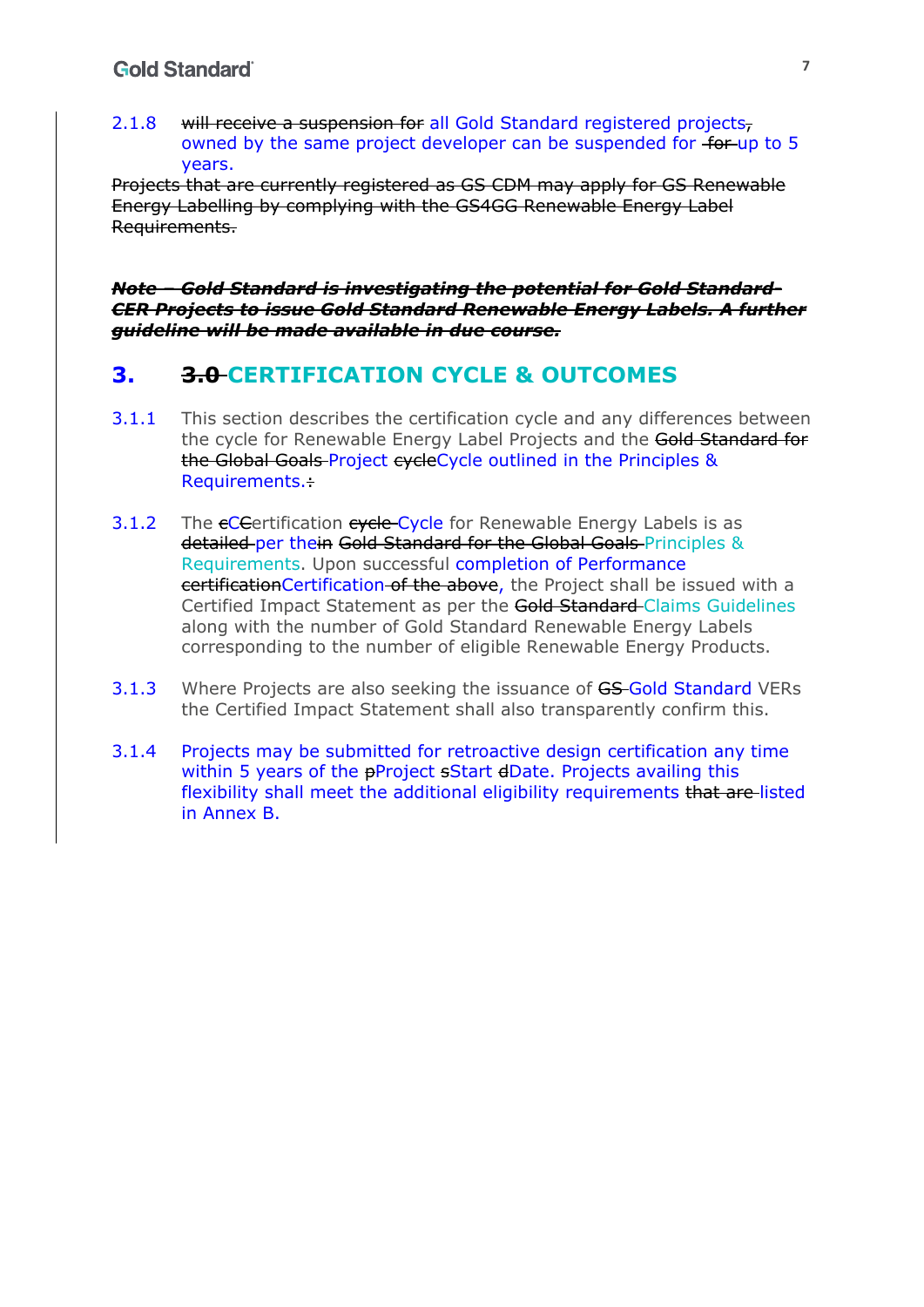### **Gold Standard**



## **4.0 ADDITIONAL REQUIREMENTSELIGIBILITY PRINCIPLES AND REQUIREMENTS**

**4. THIS SECTION DESCRIBES THE ADDITIONAL REQUIREMENTS AND/OR DEVIATIONS FROM GOLD STANDARD FOR THE GLOBAL GOALS AND RENEWABLE ENERGY ACTIVITY REQUIREMENTS. THESE ADDITIONAL REQUIREMENTS REQUIREMENTS MUST BE MET IN ORDER TO ISSUE GOLD STANDARD RENEWABLE ENERGY LABELS.**

**4.1 Principle 1 – Contribution to Climate Security and Sustainable Development**

<sup>4.1.1.</sup> Projects shall make positive contributions to a minimum of three Sustainable Development Goals.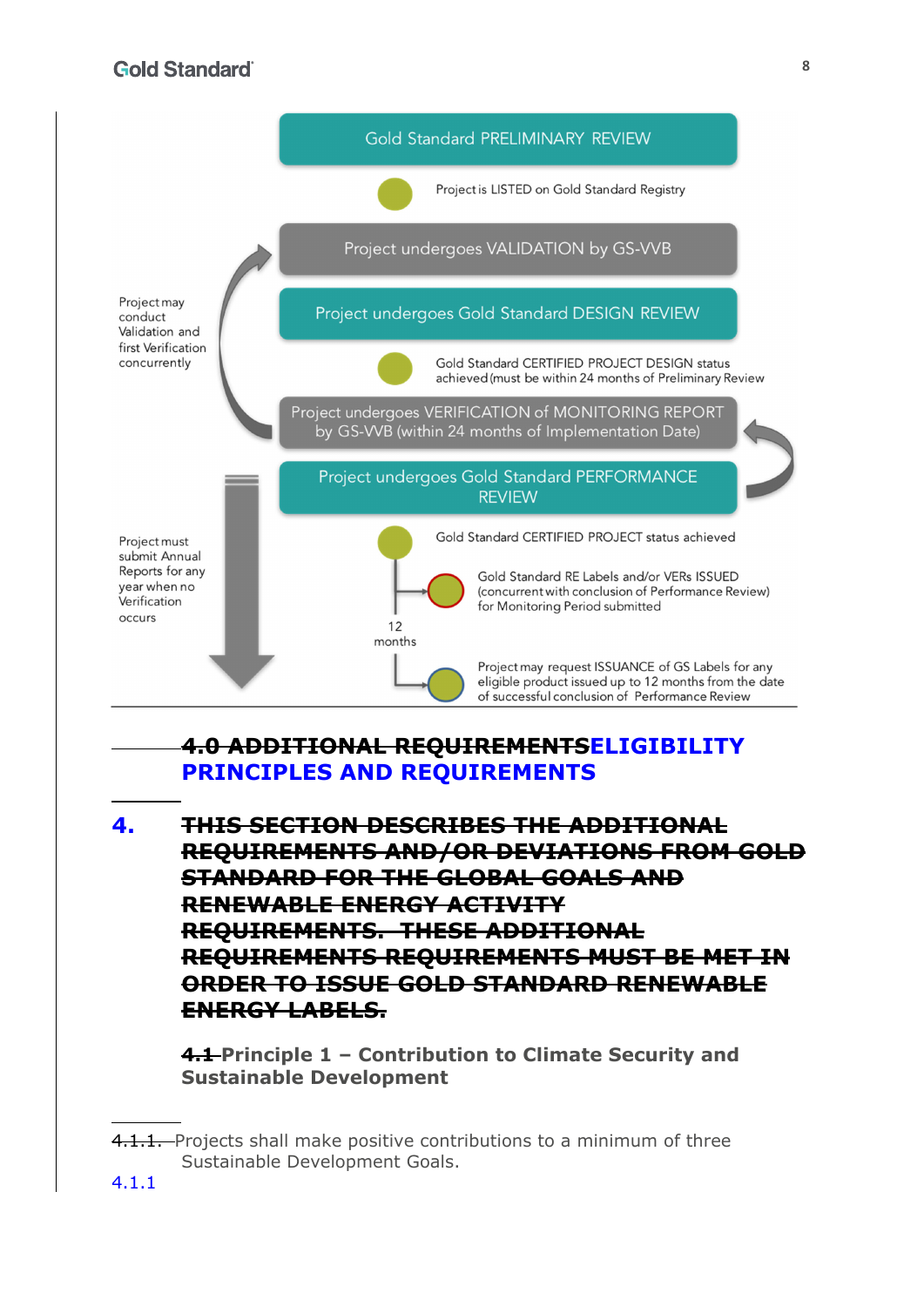4.1.2 4.1.2. Two of the contributions shall concern SDG 13 and SDG 7 with the other proposed by the Project Developer.

#### **4.2 Principle 4 – Demonstration of Real Outcomes**

- 4.1.3 4.2.1. The start date for retroactive projects seeking certification of Renewable Energy Labels 'only' (not seeking certification of carbon credits or Productother assets) is the date on which the project is connected to the national or a regional grid.The definition of start date is "the date of the project's connection to the grid" as per Gold Standard for the Global Goals, including for Retroactive Design Certification (under which a Project must achieve this status within two years of its start date).
- 4.1.4 4.2.1 Projects may receive ilssuance of Gold Standard Renewable Energy Labels for a maximum of two Gold Standard for the Global Goals Certification Renewals - (a total period of 15 years period Issuance).
- 4.1.5 4.2.3. Note that for Projects seeking both GSGold Standard -VERs and Renewable Energy Labels, the Requirements of the Gold Standard GHG Emissions Reductions & Sequestration Product Requirements shall apply with regards to Design Certification Renewal.

#### **(a) Validation & Registration (Design Certification)**

- 4.1.6 Projects shall appoint an eligible Validation/Verification Body (hereafter VVB)GS VVB to conduct the validation of Renewable Energy Label Projects. VVBs eligible to carry out validation of Gold Standard Renewable Energy Label Projects are included in the VVB Requirements document.
- 4.1.7 Projects seeking issuance of both Gold Standard VERs and Gold Standard Renewable Energy Labels shall be validated concurrently by sameone GS VVB.
- 4.1.8 Projects shall include the monitoring and reporting of MWh generated and supplied to the grid (including the provision of evidence from the grid operator/regulator) in the Monitoring Plan.
- 4.1.9 Projects issuing both Gold Standard VERs and Gold Standard Renewable Energy Labels shall also include monitoring parameters for tracking the issuance of each product vs MWh generated to ensure no duplication takes place.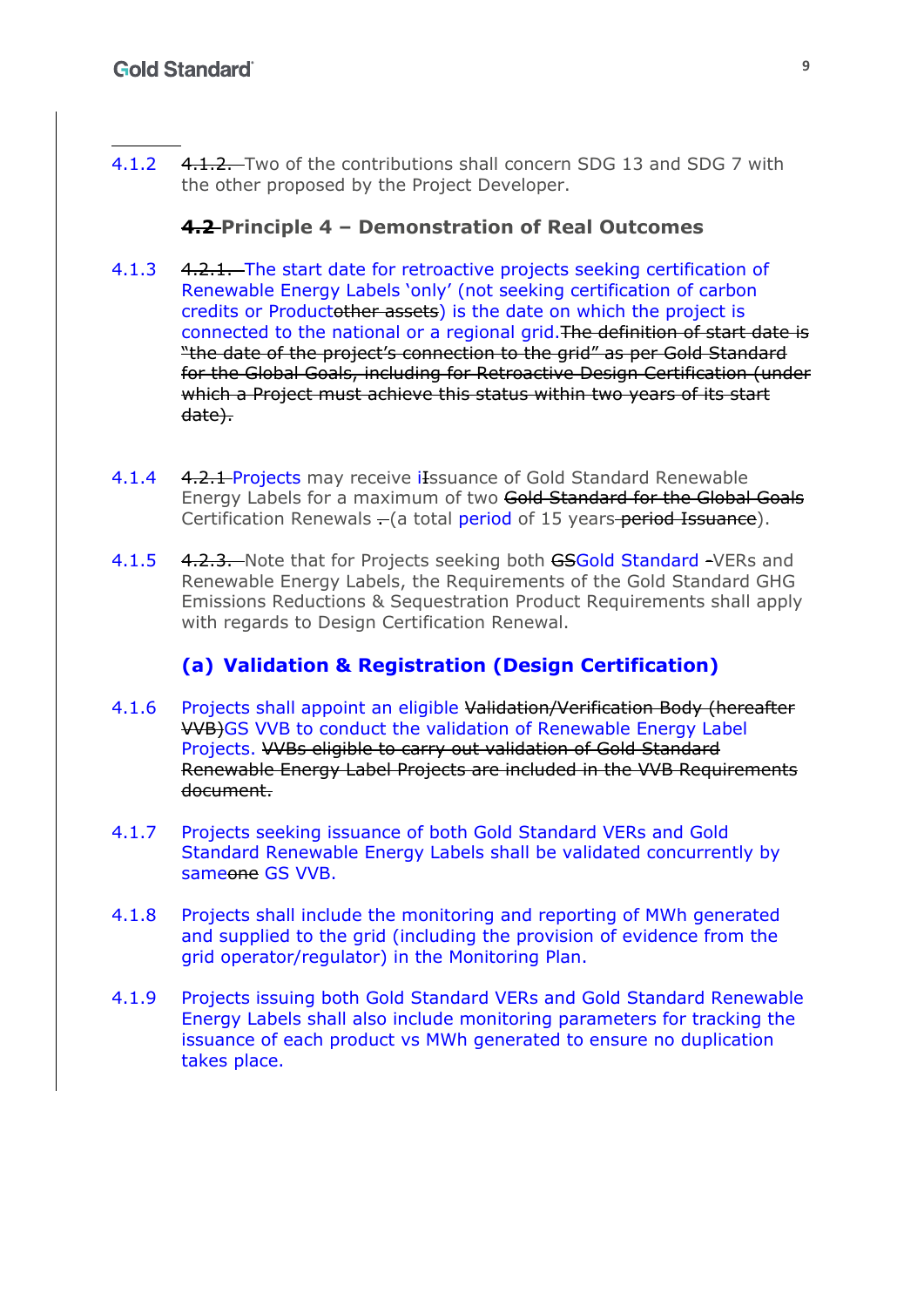#### **4.3 Annual Reporting**

**4.3.1 Projects4.3.1 Projects shall include in their Annual Reports the amount of energy produced and suppliedgenerated and supplied to the grid in MWh.** 

#### **4.4 Validation**

**4.4.1. Projects shall appoint a VVB Validation/Verification Body (hereafter VVB) to conduct the vValidation. VVBs eligible to carry out vValidation of Gold Standard Renewable Energy Label Projects are included in the VVB Requirements document.** 

**4.4.2. Projects seeking iIssuance of both Gold Standard GS-VERs and Gold Standard Renewable Energy Labels shall be vValidated concurrently by one VVB.** 

**4.4.3. Projects shall include within Monitoring Plan for the reporting of the reporting of MWh generated and delivered to the grid (including the provision of evidence from the grid operator/regulator) in the Monitoring Plan. Projects issuing both GS-Gold Standard VERs and Gold Standard Renewable Energy Labels shall also include monitoring parameters for tracking theof issuance of each product vs MWh produced to ensure no duplication takes place.** 

#### **(b) 4.5 Verification & Issuance (Performance Certification)**

- 4.1.10 4.5.1. Projects shall appoint an eligible GSA VVB to conduct the vVerification . VVBs eligible to carry out vVerification of Gold Standard Renewable Energy Label Projects are included in the VVB Requirements document.
- 4.1.11 4.5.2. Projects seeking ilessuance of both GS-Gold Standard VERs and Gold Standard Renewable Energy Labels shall be vVerified concurrently by one same GS VVB.
- 4.1.12 4.5.3. Projects shall include, within the Monitoring Report, the reporting of MWh generated and supplied generated and delivered to the grid (including evidence from the grid regulator).
- 4.1.13 4.5.4. The Monitoring Report shall state clearly what ilssuance of GS-Gold Standard VERs and Gold Standard Renewable Energy Labels are sought including a demonstration that there is no duplication of issuance for any MWh (i.e. that each MWh is either associated with a GS-VER or a Gold Standard Renewable Energy Label but never both).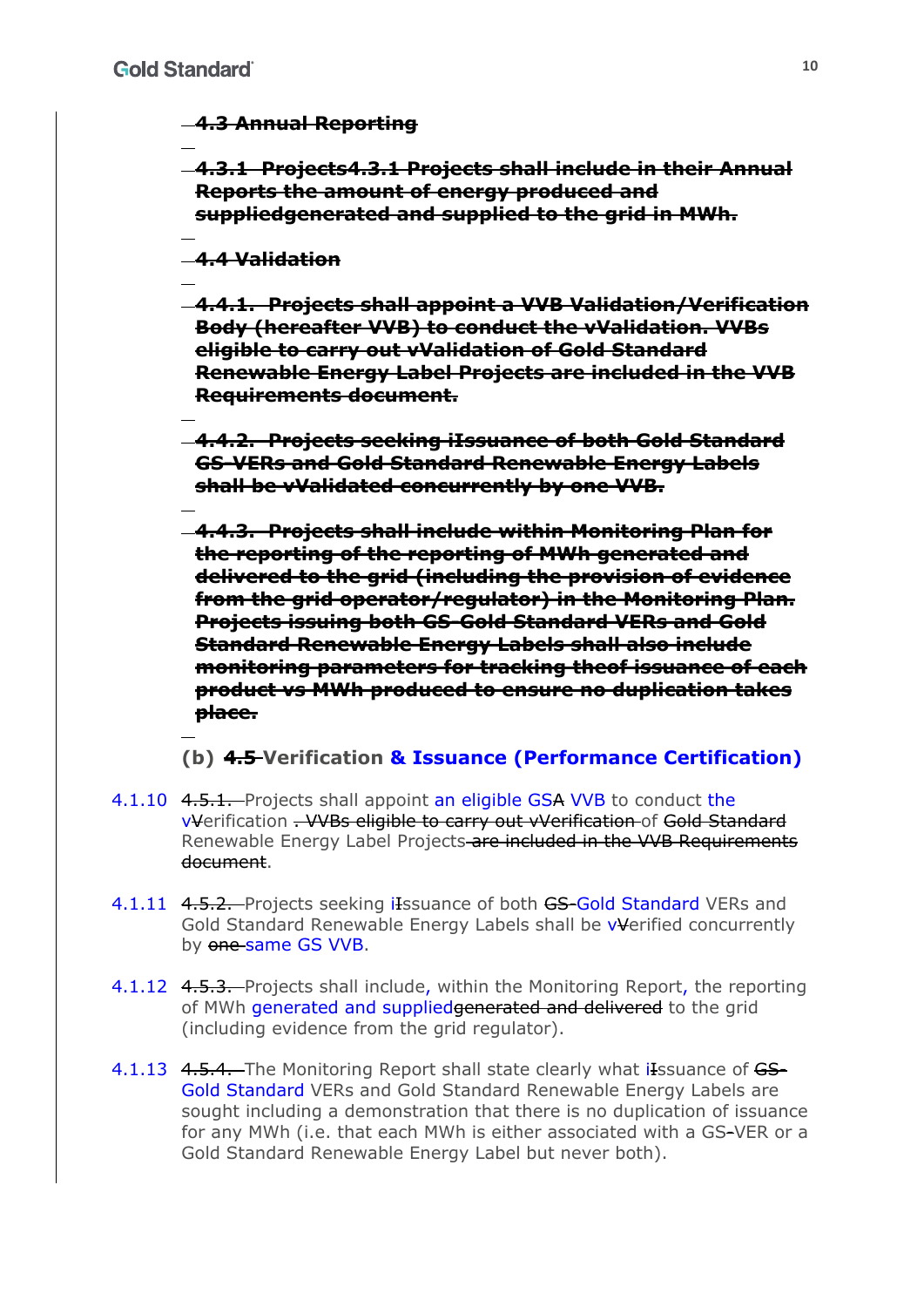#### **4.6 Performance Certification & Issuance**

- 4.1.14 4.6.1. Issuance of Gold Standard Renewable Energy Labels shall take place when:
	- (a) The Project has successfully completed Performance Certification for a given Monitoring Period AND
	- $\bullet$ (b) The Project has demonstrated that the anythe issuance of GS-VERs and Gold Standard Renewable Energy Labels relate to different MWhs generated and do not exceed the total number of MWh generated AND
	- $\left($  c) The Project demonstrates that it has been issued with eligible Renewable Energy Products such as I-RECs, including proof of serial number and registry location.
- 4.1.15 Gold Standard Renewable Energy Labels may be issued for any Renewable Energy Products that are eligible for GS-Gold Standard labelling, as per Annex A issued during the Monitoring Period for which Performance Certification is sought and for a period of 12 months after the date of Performance Certification.
- 4.1.16 While typically the Label is applied in the Renewable Energy Product Registry, for transparency Gold Standard also issues a corresponding 'shadow' Gold Standard Renewable Energy Label in the Gold Standard Impact Registry, within the Project Developer's account. These 'shadow' Gold Standard Renewable Energy Labels cannot be transferred to other Registry accounts.
- 4.1.17 Documentation uploaded to the Gold Standard Impact Registry shall also include tracking of MWh generated and how these are associated with either GS-Gold Standard VERs or with Gold Standard Renewable Energy Labels.
- 4.1.18 Project Developers (i.e. the originator of the Gold Standard GS-VERs) may cancel Gold Standard GS-VERs in order to issue Renewable Energy Products (and associated Gold StandardGS Renewable Energy Labels) in their place, and vice versa may cancel renewable energy products (and associated Gold StandardGS Renewable Energy Labels) in order to replace with Gold Standard GS-VERs. In all cases, the Project shall demonstrate that the issuance of Gold Standard GS-VERs and renewable energy products (and associated Gold Standard GS Renewable Energy Labels) relate to different MWhs generated and do not exceed the total number of MWh generated in a given Monitoring Period and that a corresponding cancellation is made in the labelled Product's Registry.
- 4.1.19 Only Gold Standard GS-VERs or labelled Renewable Energy Products that have not been transferred out of the Project Developers Registry account or retired (i.e. claimed) can be cancelled for this purpose. It is not possible for a subsequent owner of a Gold Standard GS-VER or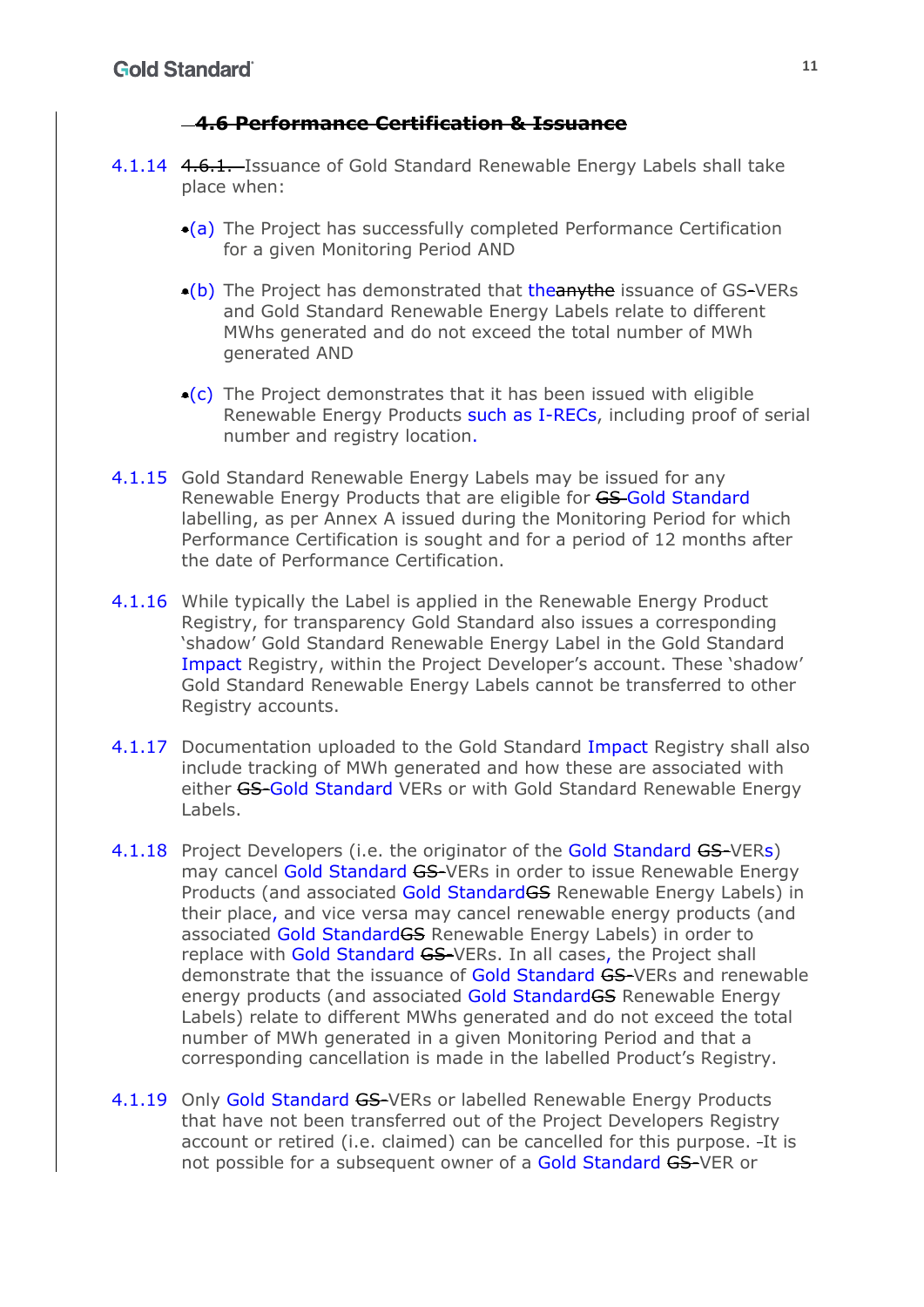labelled Renewable Energy Product to use this cancellation and replacement option.

This option is only available to those Eligible Products that include for a a transparent cancellation policy and Registry where cancellation can clearly be demonstrated to Gold Standard's satisfaction.

# **(c) Annual Reporting**

4.1.20 Projects shall include in their Annual Reports the amount of energy generated and supplied to the grid in MWh.

#### **(d) 4.7 Transition4.7 Transition Projects**

4.1.21 4.7.1 Projects4.7.1 Projects that transition from earlier versions of Gold Standard shall be eligible to use the Renewable Energy Label Product Requirements and to issue Gold Standard Renewable Energy Labels accordingly.

#### **4.8 Principle 5 – Financial Additionality**

- 4.1.22 4.8.1. Projects seeking only Gold Standard Renewable Energy Labels, only are not required to demonstrate Financial Additionality or Ongoing Financial Need at Design Certification Renewal.
- 4.1.23 4.8.2. Projects seeking both Gold Standard GS-VERs and Gold Standard Renewable Energy Labels are required to prove both Financial Additionality and Ongoing Financial Need, as per the Gold Standard Principles & RequirementsRenewable Energy Activity Requirements and the Gold Standard for the Global Goals GHG Emissions Reductions & Sequestration Product Requirements.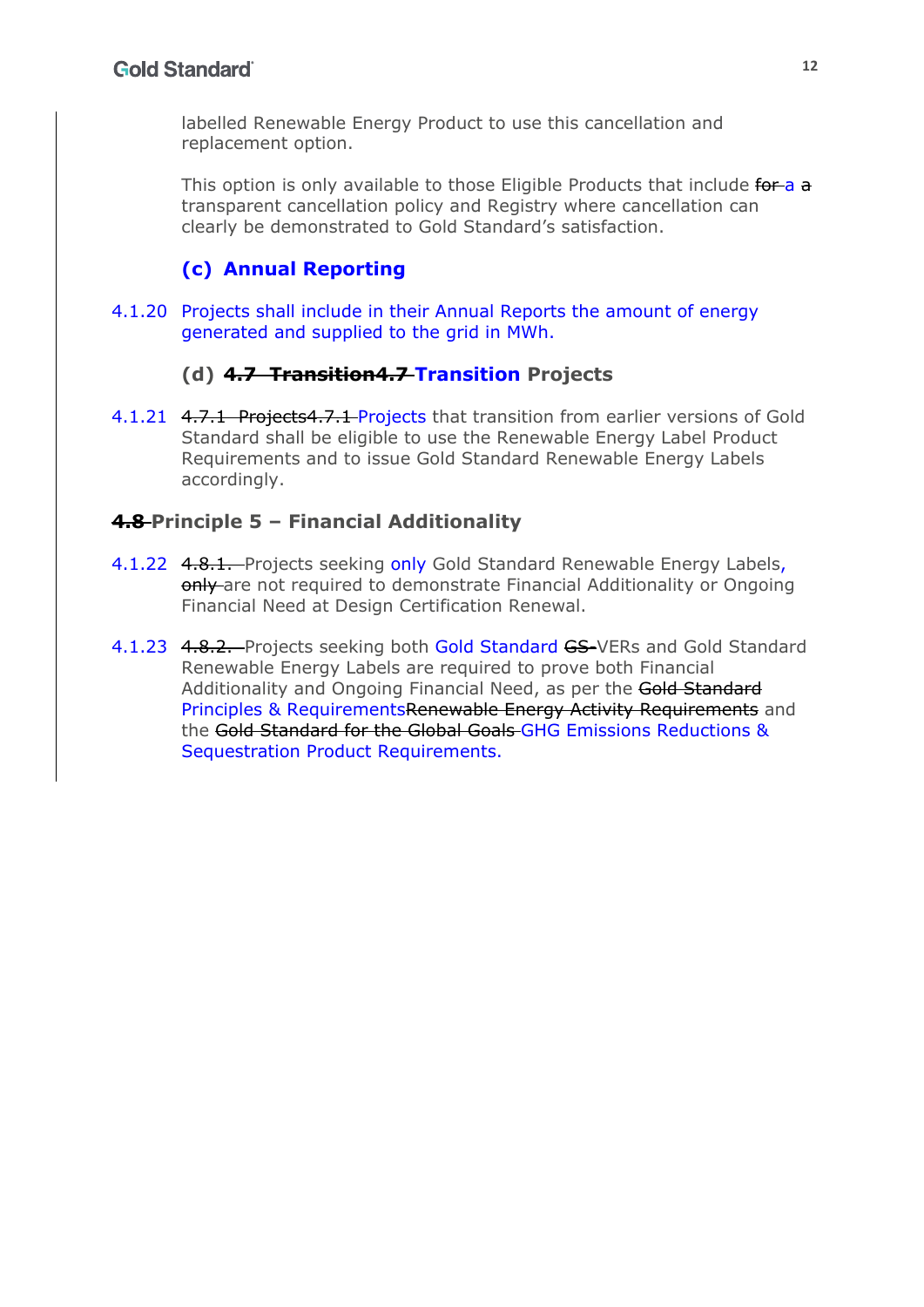# **IN THE EVENT THAT A PROJECT SEEKING GOLD STANDARD RENEWABLE ENERGY LABELS ONLY, IT IS NOT REQUIRED TO DEMONSTRATE FINANCIAL ADDITIONALITY OR ONGOING FINANCIAL NEED.ANNEX A – ELIGIBLE RENEWABLE ENERGY PRODUCTS**

# **ANNEX A – ELIGIBLE RENEWABLE ENERGY PRODUCTS**

- 1.1.1 The following Renewable Energy Products are eligible to be considered for Gold Standard Renewable Energy Label issuance. Any specific requirements associated with a given Product are provided below. This list shall be added to as new Products become eligible:
	- $\bullet$ (a) I-RECs Standard I-REC Standard Certificates (I-RECs) are eligible for Gold Standard Renewable Energy Label issuance.
	- (b) The steps required to issue I-RECs are described in the 'I-REC Guide – How I-RECs works<sup>'1</sup> $[1]$ . Gold Standard Renewable Energy Labels may be issued for any I-REC that has been ilssued from a project that has been certified in line with this document. The Project may rRegister with I-RECs at any time during the Gold Standard certification cycle.

<sup>1</sup> http://www.internationalrec.org/assets/doc\_3993.pdf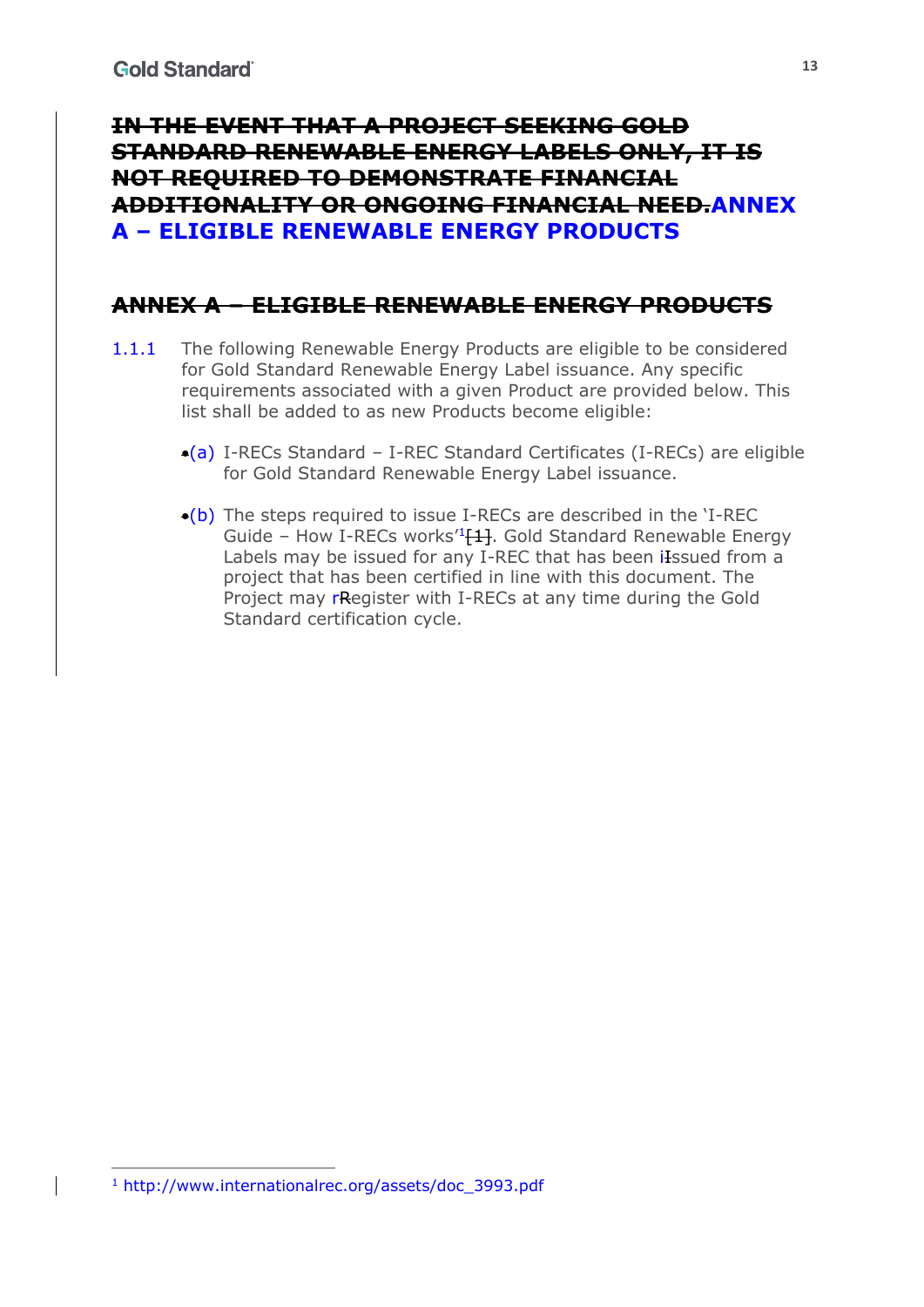# **ANNEX B – ELIGIBILTY CRITERIA FOR RETROACTIVE RENEWABLE ENERGY PROJECTS SEEKING RETROACTIVE DESIGN CERTIFICATION RENEWABLE ENERGY LABELS ONLY**

1.1.1 The following criteriaeligibility requirements are applicable to the retroactive projects seeking retroactive design certification for labelling of Renewable Energy Labelling that are submitted in line with paragraph 3.1.4 Section 3.3 of this document:

Projects should be able to demonstrate that they comply with requirements laid down in the Gold Standard for the Global Goals - Principles and Requirements especially pertaining to the broad Eligibility Principles on Safeguarding Principles and Requirements and Stakeholder inclusivity.

#### Project Types:

Project type:

- Hydropower All hydro power projectsand pProject making use of nonrenewable biomass resources, regardless of their scale, willshall notNOT be be allowed to apply for GS certificationeligible
- **Biomass power pProjects using renewable biomass resource for** power generation will be allowedare eligible for Renewable Energy Labels only as long as the project can provide they are able to submit evidence at time of design certification that the biomass users have been in agreement with the envisioned shift of use (potential leakage associated to such a shift must be taken into account). In the absence of such an agreement, Project Developers shall be able to demonstrate that their project activity makes use of surplus biomass for each type of biomass resources used. The evidence to demonstrate compliance with the additional requirements mentioned in the Renewable Energy Activity Requirements -  $-An$ nex A for this shall be provided for eachthe operating years, the project seeking Renewable energy labels retroactively and annually thereafter.since the project was commissioned.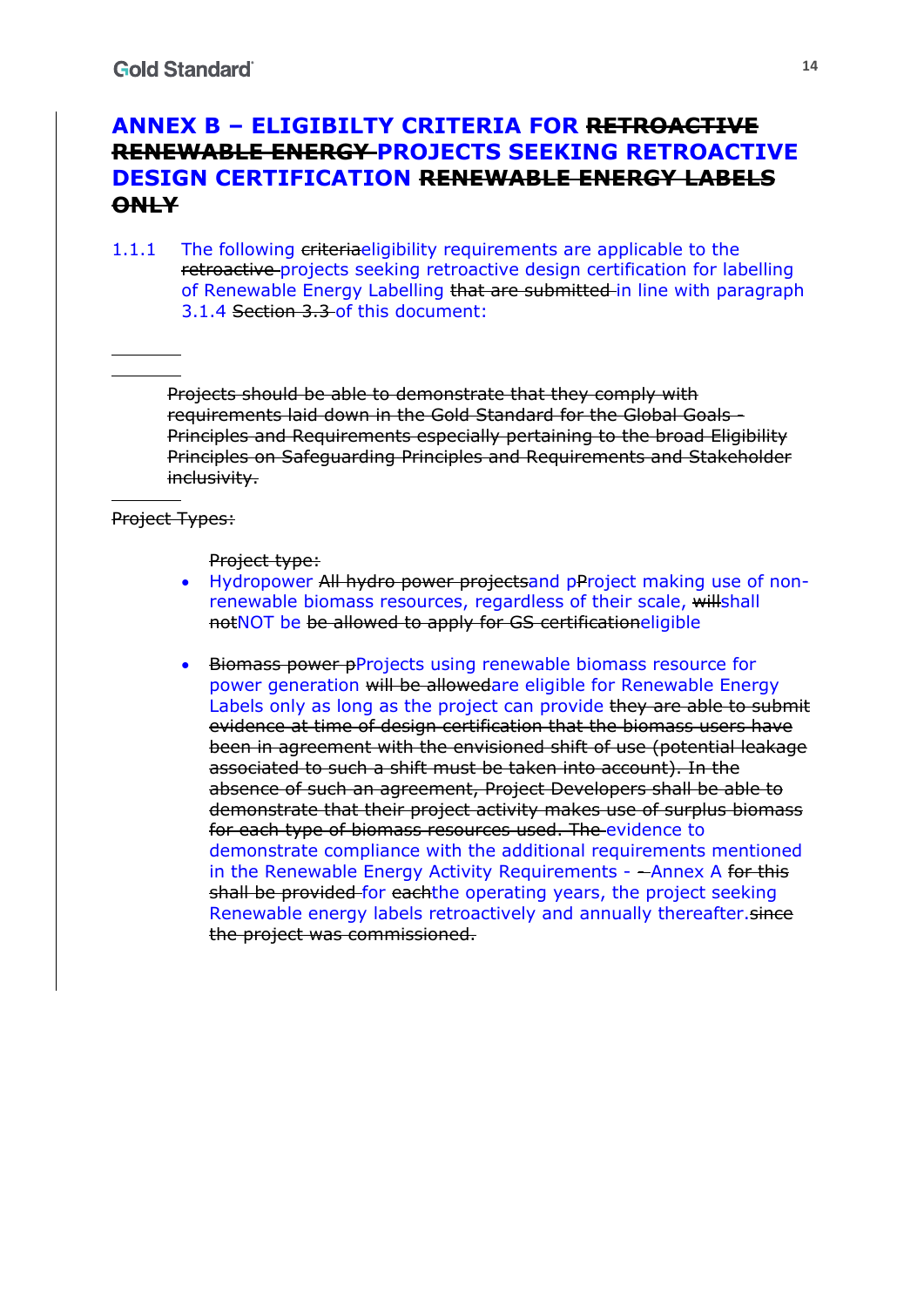# **ANNEX C – EXAMPLE OF DECLARATION FOR NOT CLAIMING BOTH REC AND GS-CER/VER**

 $-1.1.1$   $+1.1$  The Project Developer warrants it has, and continues to have, (or if acting in the capacity as an Agent, the person or entity it represents has and continues to have) full legal and beneficial title to any Units listed by User in accordance with the Gold Standard Registry Terms of Use and the underlying Environmental Benefits corresponding to such Units and it has not sold, transferred, assigned, licensed, disposed of, granted or otherwise created any interest or encumbrance in or agreed to sell, assign, license, dispose of, grant or otherwise create any interest or encumbrance in the Units or the underlying Environmental Benefits corresponding to such Units other than as contemplated under the Gold Standard Impact Registry Terms of Use.

Stakeholder consultations and project's impact:

Projects shall be able to demonstrate that they have obtained stakeholder feedback on the design of the project. This can be done either through a retrospective stakeholder consultation in line with GS requirements or through evidence of any formal stakeholder consultations having been carried. Projects must also be able to supply evidence of how any potential feedback has been considered in the design.

Projects should also be able to demonstrate that the impacts, especially any negative impacts, have been discussed with the stakeholders, identified and have been mitigated and monitored since the project's commissioning.

- Projects shall also provide the list of grievances it has received and how it has responded to them.
- Projects that have documented grievances from group of stakeholders or communities nearby shall not be allowed. The validating VVB will be tasked with the responsibility of carrying out a thorough due diligence on this account. VVB will also be required to interview the following stakeholders mandatorily at time of validation audit –

Minimum of 15 directly affected stakeholders

- 2 personnel of the Transmission company or Distribution Company
- -OTHER?

## **LEGALITY:**

- Projects that have been under legal dispute for any reason shall not be allowed. The validating VVB shall carry out a thorough assessment of this aspect.
- Projects shall be able to demonstrate that they have been able to continuously comply with all legal and statutory requirements of the host country since commissioning and there is no history of outstanding/delayed licenses or permits to operate etc.